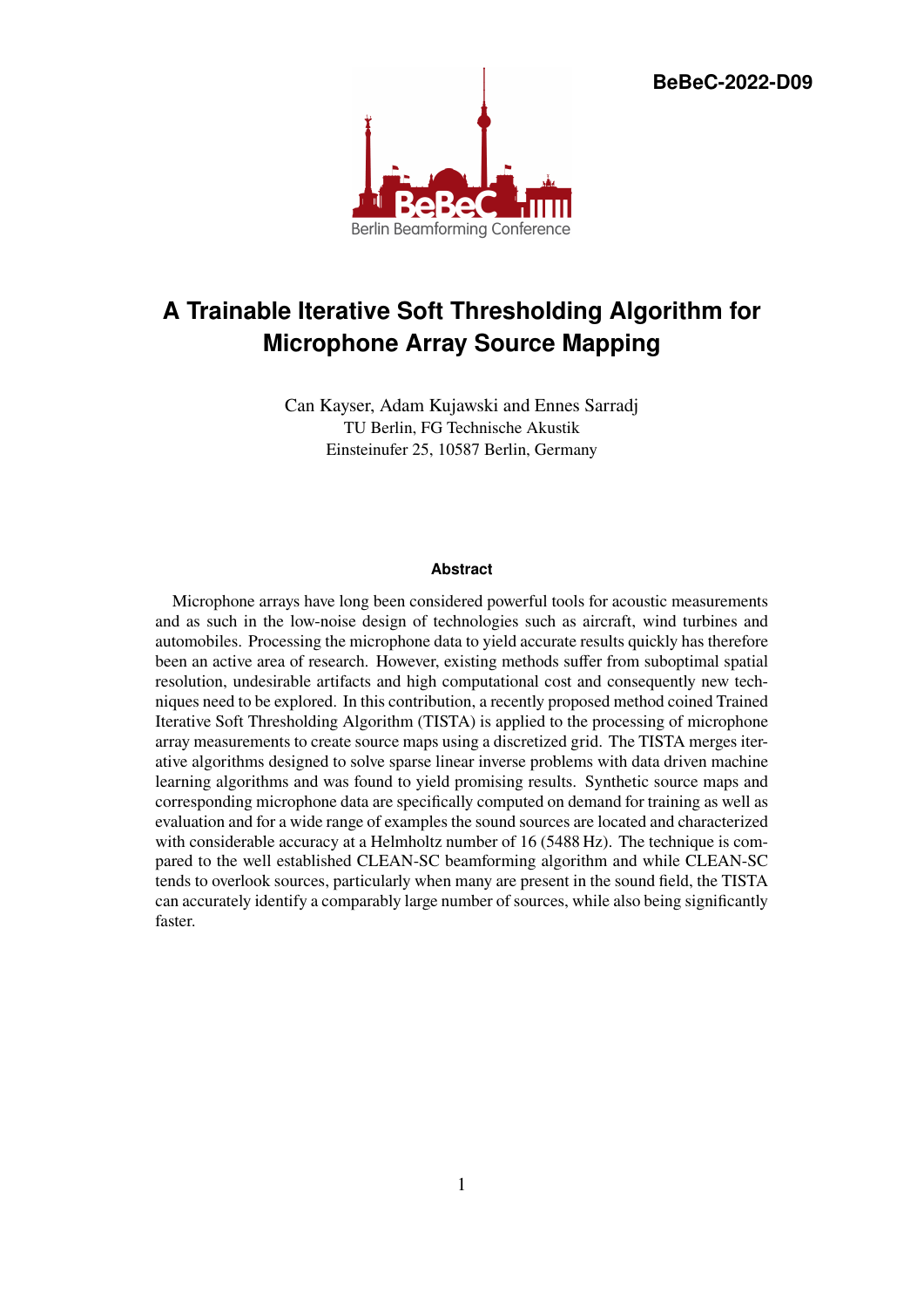# **1 Introduction**

Noise is a stress factor and thus to be reduced to a minimum [\[8\]](#page-14-0). For this purpose it is helpful to know how much noise emerges exactly where - in other words to characterize and locate sound sources. This can be achieved using Microphone Arrays (MAs) - a set of microphones arranged along a deliberate geometry. However, processing the MA signals is associated with various issues, including high computational cost, low spatial resolution and undesirable artifacts [\[5,](#page-14-1) [11,](#page-15-0) [19\]](#page-15-1). It has thus been suggested to use machine learning techniques in order to improve the signal processing with respect to quality and efficiency [\[15\]](#page-15-2).

One way to approach the problem at hand is referred to as compressed sensing, which has been a field of ongoing interest in the signal processing research community [\[7\]](#page-14-2) and a wide variety of algorithms have been proposed for this task. Based on the Iterative Soft Thresholding Algorithm (ISTA) [\[3\]](#page-14-3), a number of subsequent improvements have been suggested, the earlier of which retain the iterative nature, while later ones like the Learned Iterative Soft Thresholding Algorithm (LISTA) [\[4,](#page-14-4) [9\]](#page-14-5), as well as TISTA [\[12,](#page-15-3) [23\]](#page-16-0) discussed in this work, reframe the approach in a machine learning setting, where key parameters are optimized using data driven methods. These algorithms are designed such that they are applicable in a variety of scenarios and the Fast Iterative Soft Thresholding Algorithm (FISTA) [\[3\]](#page-14-3) - an earlier iterative instance - has already been applied to MA data [\[16\]](#page-15-4). However, to the best of the authors knowledge, TISTA has not yet been tested on MA setups.

Thus, the purpose of the work presented here is to give a first informed assessment on the feasibility of TISTA with respect to MA signal processing. Namely, it is to be shown

- that it can in principle retrieve positions and characteristics of sound sources,
- how accurate the resulting source maps are,
- how much time this takes and
- whether or not TISTA can improve upon existing methods.

For this purpose it is compared to the CLEAN-SC algorithm, proposed in [\[22\]](#page-16-1).

In [Section 2](#page-2-0) the theoretical framework is laid out, starting with the information theoretical fundamentals. First, the central linear inverse problem is outlined, followed by TISTA intended to solve it, including the employed principles of machine learning. Finally, the underlying physical model is introduced alongside the CLEAN-SC algorithm.

In [Section 3](#page-6-0) the methods used to approach the problem at hand are described, starting with the assumed measuring environment - that is, the MA geometry and the discretized source space, also referred to as grid. Subsequently the generation of training data and the training itself are detailed. Furthermore, a brief clarification of how complex numbers are represented in computer memory is given.

In [Section 4,](#page-9-0) the results are laid out, including example source maps, computation time statistics and the training history.

In [Section 5,](#page-11-0) the results are put into context with a particular focus on the inherent uncertainties of the methodology.

The entirety of this work is implemented using the programming language Python [\[24\]](#page-16-2), particularly its modules NumPy [\[10\]](#page-14-6), TensorFlow [\[1\]](#page-14-7), Pandas [\[25\]](#page-16-3) and Acoular [\[21\]](#page-15-5).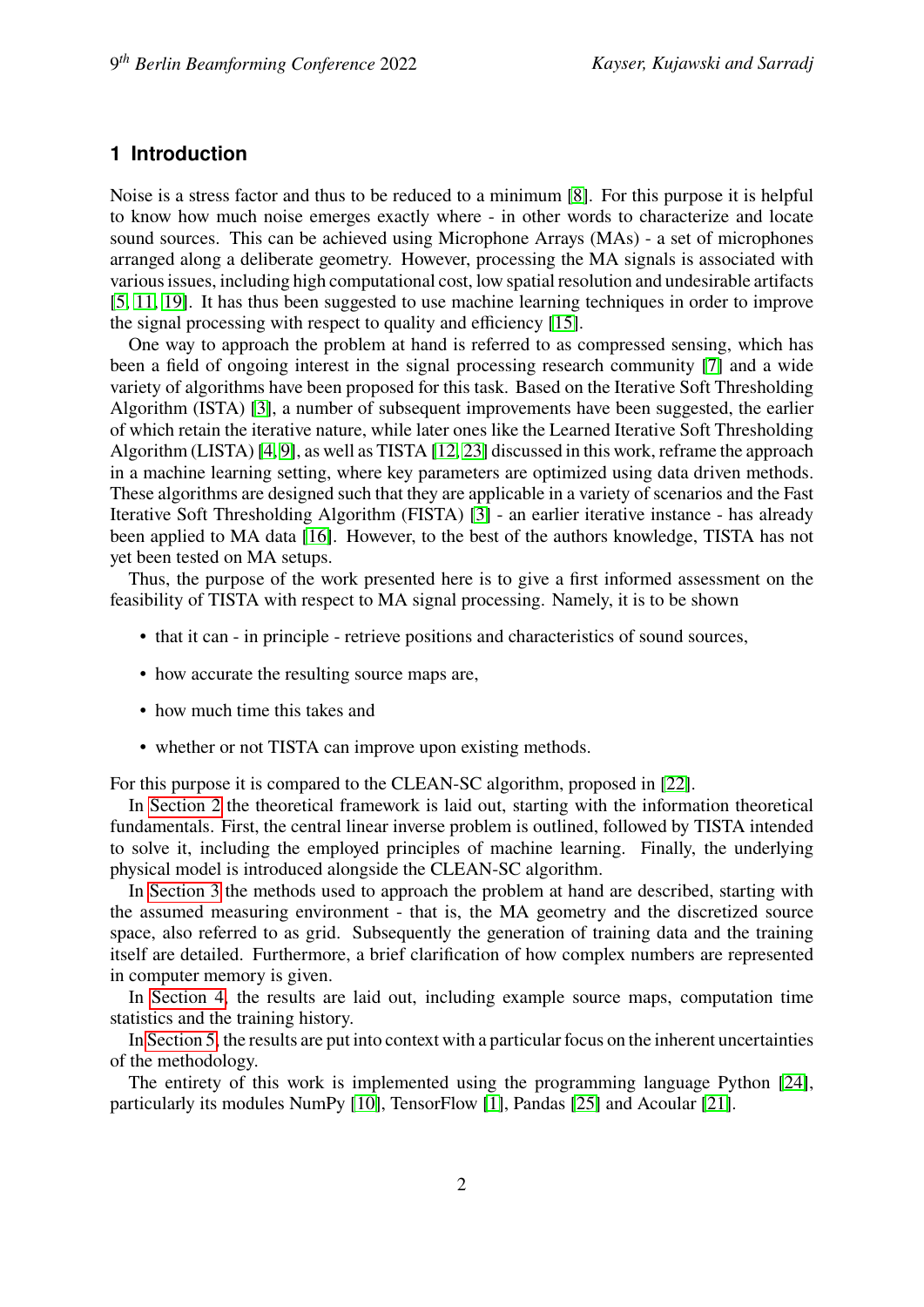# <span id="page-2-0"></span>**2 Theoretical Framework**

#### <span id="page-2-3"></span>**2.1 Linear Inverse Problems**

This section generally draws from the ideas presented in [\[2,](#page-14-8) [7,](#page-14-2) [9\]](#page-14-5). Linear inverse problems arise when, based on an observable phenomenon, its cause is to be derived and their relation can be assumed to be linear. The problem can be stated as

$$
\mathbf{m} = \mathbf{A}\mathbf{s} + \mathbf{n},\tag{1}
$$

where  $\mathbf{s} \in \mathbb{C}^S$  is an *unkown* signal observed through a linear system  $\mathbf{A} \in \mathbb{C}^{M \times S}$  to yield a *known* measurement  $\mathbf{m} \in \mathbb{C}^M$  which may be corrupted by noise  $\mathbf{n} \in \mathbb{C}^M$ . The goal is then to recover the original signal **s**. In cases where  $M < S$  the problem is considered ill-posed, as a definitive solution may not and often does not exist [\[2\]](#page-14-8). However, if the signal **s** can be assumed to be sparse, a reasonable estimate - that is, a vector  $\tilde{s} \in \mathbb{C}^{S}$  that minimizes an appropriate error metric - may be found. One possible approach is presented in the following section. <sup>[1](#page-2-1)</sup>

#### <span id="page-2-2"></span>**2.2 TISTA**

TISTA is constructed as suggested in [\[12\]](#page-15-3), also drawing from [\[4,](#page-14-4) [23\]](#page-16-0). It is intended to derive from a known measurement **m** an estimate  $\tilde{s}$  for the original signal s. This is achieved recursively - the output of each layer depending on the result of the one before it - formally

$$
\tilde{\mathbf{s}}_{t+1} = \eta(\tilde{\mathbf{s}}_t + \beta_t \mathbf{B}(\mathbf{m} - \mathbf{A}\tilde{\mathbf{s}}_t), \lambda_t)
$$
 (2)

with the initial condition  $\tilde{s}_0 = 0$ . The number of layers is set to a constant  $T \ge t \ge 0$  and consequently the derived estimate is the output of the final layer  $\tilde{\mathbf{s}} = \tilde{\mathbf{s}}_T$ . The operation  $\mathbf{m} - \mathbf{A}\tilde{\mathbf{s}}_t$ can be thought of as a linear error computation, where the measurement that *would* result from the estimate of the respective layer  $\mathbf{A}\tilde{\mathbf{s}}_t$  is compared to the *actual* input measurement **m**. This is then mapped back to the signal vector space  $\mathbb{C}^S$  by a pseudo-inverse linear mapping  $\mathbf{B} = \mathbf{A}^T (\mathbf{A} \mathbf{A}^T)^{-1} \in \mathbb{C}^{S \times M}$  and weighted with some step size  $\beta_t \in \mathbb{R}$ . Finally, the output of each layer is subject to a shrinkage function  $\eta$  with a shrinkage parameter  $\lambda_t \in \mathbb{R}$ . The shrinkage function is defined elementwise as

$$
\eta(x,\lambda) = \text{sgn}(x) \cdot \text{max}(|x|,\lambda)
$$
\n(3)

and can be thought of as a sieve, where  $\lambda$  represents its mesh size. More and more elements of  $\tilde{\mathbf{s}}_t$  are set to zero with each layer, exploiting the sparsity of the original signal. The shrinkage function is shown in [Fig. 1](#page-3-0) with a shrinkage parameter  $\lambda = 1$ . This shrinkage function is different from the one that was originally proposed for TISTA, since the latter relies on statistical assumptions that have not yet been shown to be valid for the problem at hand. The one used here is taken from [\[4\]](#page-14-4). Lastly - again deviating from the original formulation of TISTA - the final output  $\tilde{\mathbf{s}}_T$  is subject to a  $ReLU$  function, defined as

$$
ReLU(x) = \max(0, x) \tag{4}
$$

<span id="page-2-1"></span><sup>&</sup>lt;sup>1</sup>See [Section 3.5](#page-9-1) for details on how complex numbers are represented in computer memory.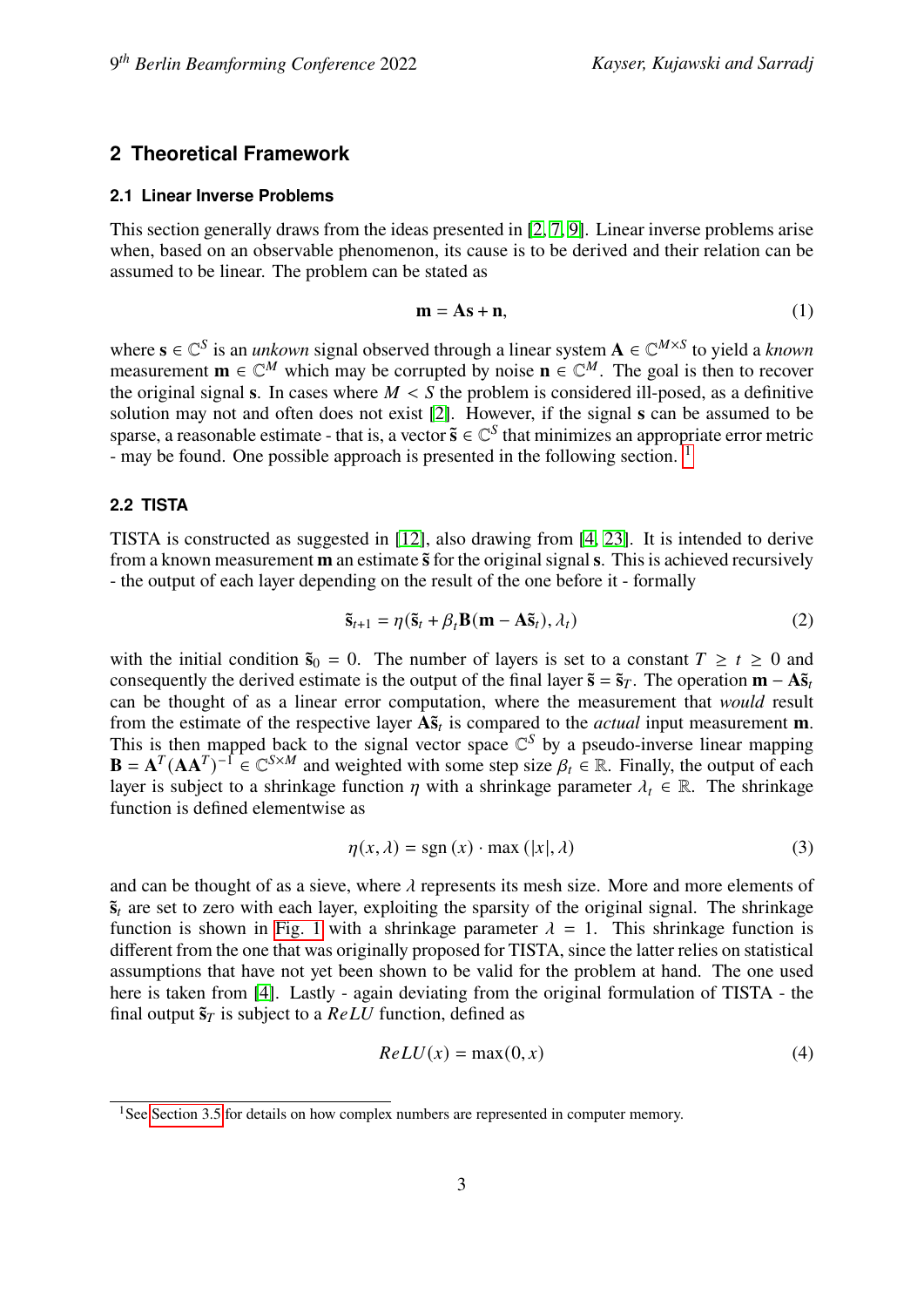

<span id="page-3-0"></span>*Figure 1: Shrinkage Function n* with  $\lambda = 1$ 

setting all negative values to zero, since source strength is strictly non-negative.

Now, the key idea is to subject the step size  $\beta_t$  and the shrinkage parameter  $\lambda_t$  to data driven optimization methods, which are discussed in the following section.

#### <span id="page-3-1"></span>**2.3 Machine Learning**

This section is based on [\[4,](#page-14-4) [14,](#page-15-6) [18\]](#page-15-7), according to which machine learning, namely *supervised learning* as it is employed here, is based on a set of training data: As mentioned above, the signal **s** that caused the measurement **m** is generally *unknown*, but for machine learning techniques to work instances of *known* signals and their corresponding measurements  $\phi = {\bf s}_d, {\bf m}_d$  $\frac{D}{d=1}$  are necessary. Based on such data and the set of trainable parameters  $\theta = {\beta_t, \lambda_t}_{t}$  $T_{t=0}$ , a so called *mean squared error function* can be defined, formally

$$
\mathcal{L}(\theta, \phi) = \frac{1}{D} \sum_{d=1}^{D} \|\tilde{\mathbf{s}}(\mathbf{m}_d, \theta) - \mathbf{s}_d\|_2^2, \qquad (5)
$$

where  $\tilde{s}$  is, as stated in [Section 2.2,](#page-2-2) the output of the algorithm and, as such, a function of its input **m** and the parameters  $\theta$ , while D is the size of the dataset  $\phi$ , or a subset of it, also called batch. This loss function maps the entire set of parameters  $\theta$  onto a scalar, which is a measure of the algorithms output error with respect to the data  $\phi$ , hence the term loss. Consequently, it is possible to find a set of parameters  $\tilde{\theta}$  that minimizes the loss, formally

$$
\tilde{\theta} = \underset{\theta}{\arg \min} \mathcal{L}(\theta),\tag{6}
$$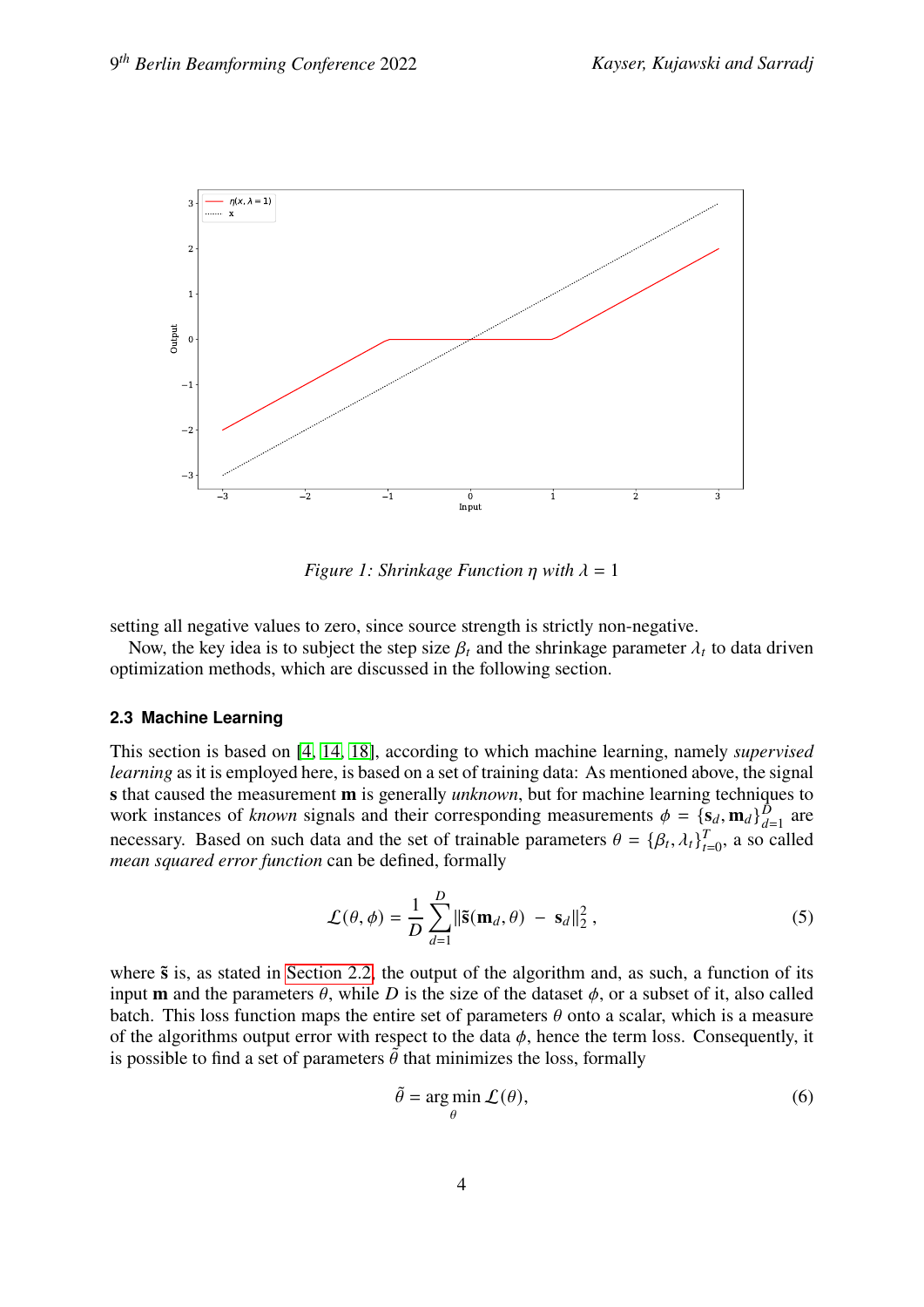which may be achieved by algorithms based on an approach called *gradient descent*: The gradient of the loss is calculated with respect to each parameter and repeatedly subtracted from them, causing the loss to approach a local minimum. Starting with some initial values  $\tilde{\theta}_0$ , every subsequent update of the parameters can be formalized as

$$
\tilde{\theta}_{t+1} = \tilde{\theta}_t - \rho \, \nabla_{\theta} \mathcal{L}(\tilde{\theta}_t),\tag{7}
$$

where  $\nabla_{\theta}$  denotes the gradient with respect to the parameters  $\theta$ , while  $\rho \in \mathbb{R}$  is a tunable parameter called learning rate. This process is subsequently referred to as training. There are a variety of algorithms designed for this optimization task, a thorough elaboration of which is beyond the scope of this work, but is provided in [\[18\]](#page-15-7). The Adam optimization algorithm presented in [\[14\]](#page-15-6) is used for the entirety of this work.

Implicitly, the approach presented here is based on the central assumption that minimizing the loss for *known* data will also minimize it for *unknown* data, which in turn relies on the supposition that they are sufficiently similar in structure.

# <span id="page-4-2"></span>**2.4 Cross-Spectral Matrix**

Before the physical model is introduced, this section shall establish the Cross-Spectral Matrix (*CSM*), according to the definitions in [\[6\]](#page-14-9). Assuming an acoustic measurement, in other words sound pressures at a set of microphone positions  $p$ , the *CSM* is the covariance matrix of this measurement, formally

$$
CSM = \mathbb{E}(pp^H),\tag{8}
$$

where  $E$  is the expected value and  $H$  denotes complex conjugation and transposition. Note that in this setting, sound pressure is considered a stochastic process, implying that real measurements do not necessarily coincide with this expected value. Rather they are assumed to approach it with increasing accuracy, the longer the time frame over which they are averaged. However the physical model introduced in the following section assumes perfectly accurate instances of the *CSM*, each of their elements representing the actual expected value respectively. [2](#page-4-0)

# <span id="page-4-1"></span>**2.5 Physical Model**

The physical model follows the one presented in [\[13\]](#page-15-8), also drawing from [\[5,](#page-14-1) [11,](#page-15-0) [19\]](#page-15-1). Sound sources are assumed to be uncorrelated monopoles in a motionless fluid under free-field conditions. Assuming a stationary sound field, acoustic quantities are represented in the frequency domain.

A number of potential source locations - also called focus points or grid points -  $x_s$  are examined. With these, the signal vector **s** is defined such that each element corresponds to one

<span id="page-4-0"></span><sup>&</sup>lt;sup>2</sup>See [Section 5](#page-11-0) for details on the possible repercussions of this assumption.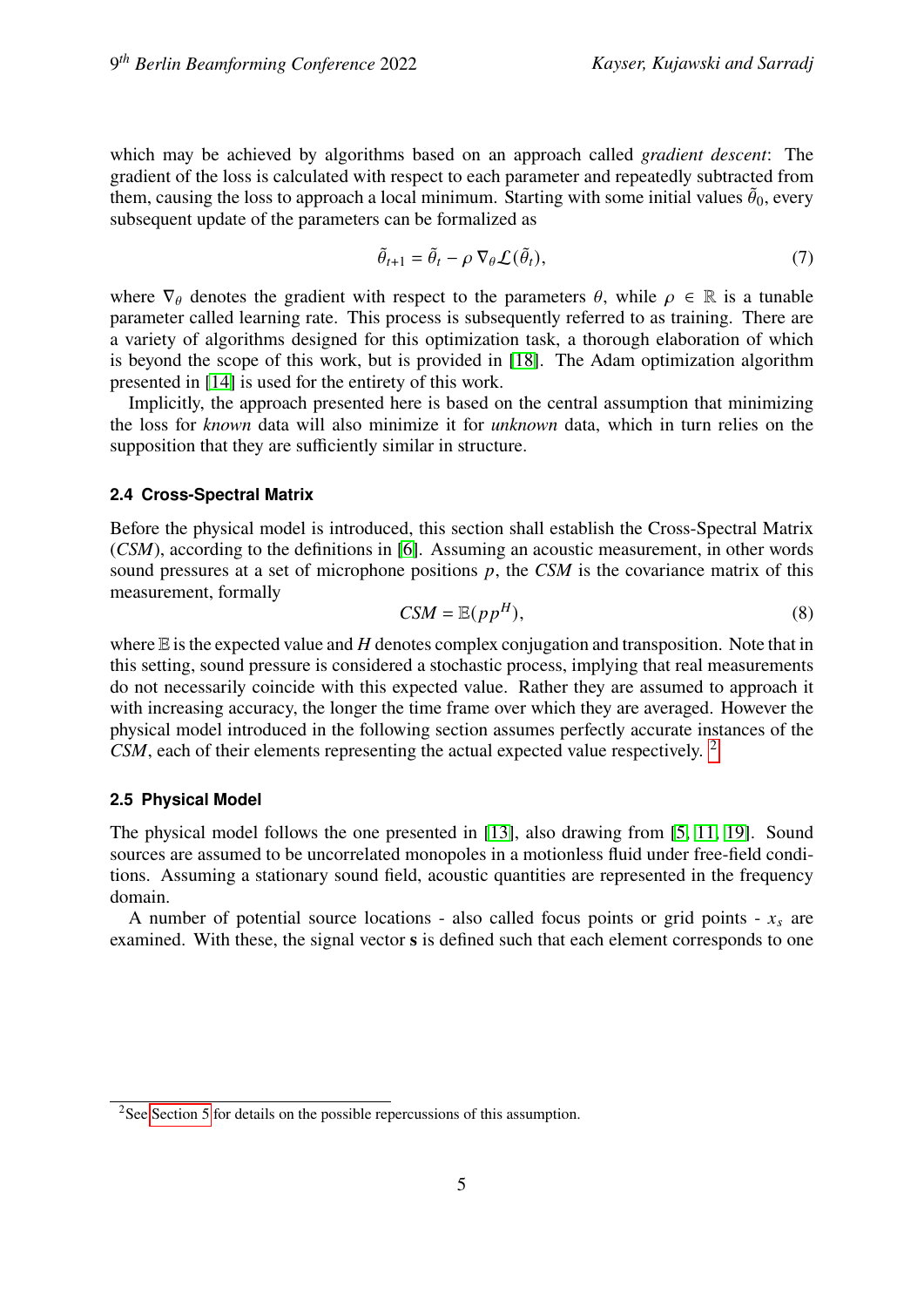of the locations and its value is equal to the source strength  $3$  at that location, formally

$$
\mathbf{s} = \begin{bmatrix} s_1(x_1) \\ s_2(x_2) \\ \vdots \\ s_S(x_S) \end{bmatrix},\tag{9}
$$

where if no source is present, the source strength is zero. Since - as discussed in [Section 2.1](#page-2-3) **s** is assumed to be sparse, the number of *potential* source locations is supposed to significantly exceed the *actual* number of sources.

Subsequently, the measurement vector **m** is defined using the *CSM*, of which only the upper triangle elements are used, since they contain all the linear independent information [\[13\]](#page-15-8). Formally this can be expressed as

$$
CSM = \begin{bmatrix} c_{1,1} & c_{1,2} & c_{1,3} & \dots & c_{1,M} \\ c_{2,1} & c_{2,2} & c_{2,3} & \dots & c_{2,M} \\ \vdots & \vdots & \vdots & \ddots & \vdots \\ c_{M,1} & c_{M,2} & c_{M,3} & \dots & c_{M,M} \end{bmatrix} \longrightarrow \mathbf{m} = \begin{bmatrix} c_{1,1} \\ c_{1,2} \\ \vdots \\ c_{2,2} \\ \vdots \\ c_{2,M} \\ \vdots \\ c_{M,M} \end{bmatrix},
$$
(10)

where  $c_{i,j} = p_i p_j^*$ , with  $p_i$  representing the sound pressure at the *i*-th microphone and <sup>\*</sup> denoting complex conjugation.

When **s** and **m** are defined, the sensing matrix needs to be constructed such that  $\mathbf{m} = \mathbf{A}\mathbf{s}$ holds. This is achieved using the transfer vector  $\mathbf{v}_{m,s}$ , which associates microphone positions  $x_m$ with focus points  $x_s$ . If the assumptions stated at the beginning of this section hold, the transfer vector can be formalized as

<span id="page-5-1"></span>
$$
\mathbf{v}_{m,s}(x_m, x_0, x_s) = \frac{r_{s,0}}{r_{s,m}} e^{-ik(r_{s,m} - r_{s,0})},\tag{11}
$$

where  $x_0$  is an arbitrary but constant reference point, which is usually set to the position of one of the microphones, as specified in [Section 3.1.](#page-6-1) The distance between two points  $x_i, x_j$  is denoted by  $r_{i,j} = |x_i - x_j|$  and  $k = \frac{c}{t}$  $\frac{c}{f}$  is the wave number, while *i* denotes the imaginary unit.

<span id="page-5-0"></span><sup>&</sup>lt;sup>3</sup>Source strength, as defined here, is the squared sound pressure at a reference location due to the source.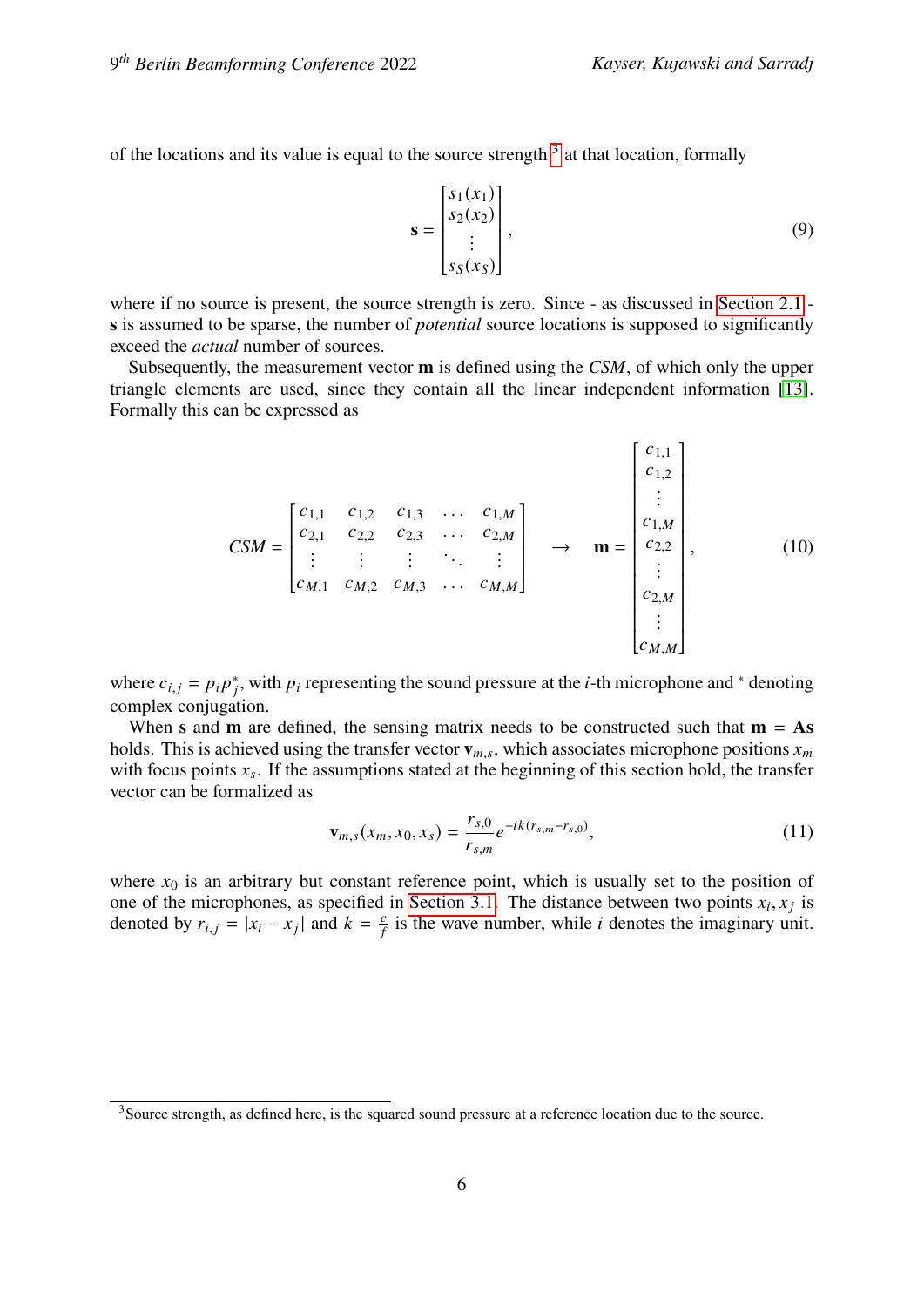The sensing matrix **A** can hence be defined columnwise as

$$
\mathbf{A}_{i} = \begin{bmatrix} \mathbf{v}_{i,1} \mathbf{v}_{i,1}^{*} \\ \mathbf{v}_{i,1} \mathbf{v}_{i,2}^{*} \\ \vdots \\ \mathbf{v}_{i,1} \mathbf{v}_{i,M}^{*} \\ \mathbf{v}_{i,2} \mathbf{v}_{i,2}^{*} \\ \vdots \\ \mathbf{v}_{i,2} \mathbf{v}_{i,M}^{*} \\ \vdots \\ \mathbf{v}_{i,M} \mathbf{v}_{i,M}^{*} \end{bmatrix},
$$
\n(12)

where <sup>\*</sup> denotes complex conjugation. Notably, [Eq. \(11\)](#page-5-1) implies that **v** and - as a consequence -**A** are frequency-dependent. A thorough proof that  $\mathbf{m} = \mathbf{As}$  holds for the above definitions can be found in [\[13\]](#page-15-8).

Lastly, in order to describe the frequency  $f$  more generally, the dimensionless Helmholtz number is defined as  $\overline{a}$ 

$$
He = f\frac{a}{c},\tag{13}
$$

where  $c = 343 \text{ m s}^{-1}$  is the speed of sound and a is the aperture of the MA, defined as the maximum distance between two microphones.

# **2.6 CLEAN-SC**

In this section, a brief and qualitative introduction of the CLEAN-SC algorithm used for comparison shall be given, drawing from [\[5,](#page-14-1) [11,](#page-15-0) [22\]](#page-16-1).

CLEAN-SC is based on conventional beamforming, where sound sources are characterized using the *CSM* and steering vectors - elements of the transfer vector introduced in [Eq. \(11\)](#page-5-1) - in a delay-and-sum approach. However, the results of conventional beamforming are not sufficiently precise, mostly because of so called side lobes - artifacts contaminating the derived source map. The CLEAN-SC algorithm seeks to remove these side lobes. Each iteration finds the maximum in the source map, replaces it by a clean beam and removes the spatially coherent side lobes. Since the source map resulting from conventional beamforming is thought of as a convolution of the true source map and the measurement system, CLEAN-SC is classified as a deconvolution algorithm [\[17\]](#page-15-9). The implementation provided in Acoular [\[21\]](#page-15-5) is used in this work and - as originally proposed - the diagonal elements of the *CSM* are omitted.

# <span id="page-6-0"></span>**3 Methods**

#### <span id="page-6-1"></span>**3.1 Measurement Environment**

The MA geometry follows a Vogel's spiral - distances being normalized, resulting in an aperture of  $a = 1$  - as suggested in [\[20\]](#page-15-10) and consists of 16 microphones. The reference position  $x_0$ discussed in [Section 2.5](#page-4-1) is set to the position of the microphone closest to the origin.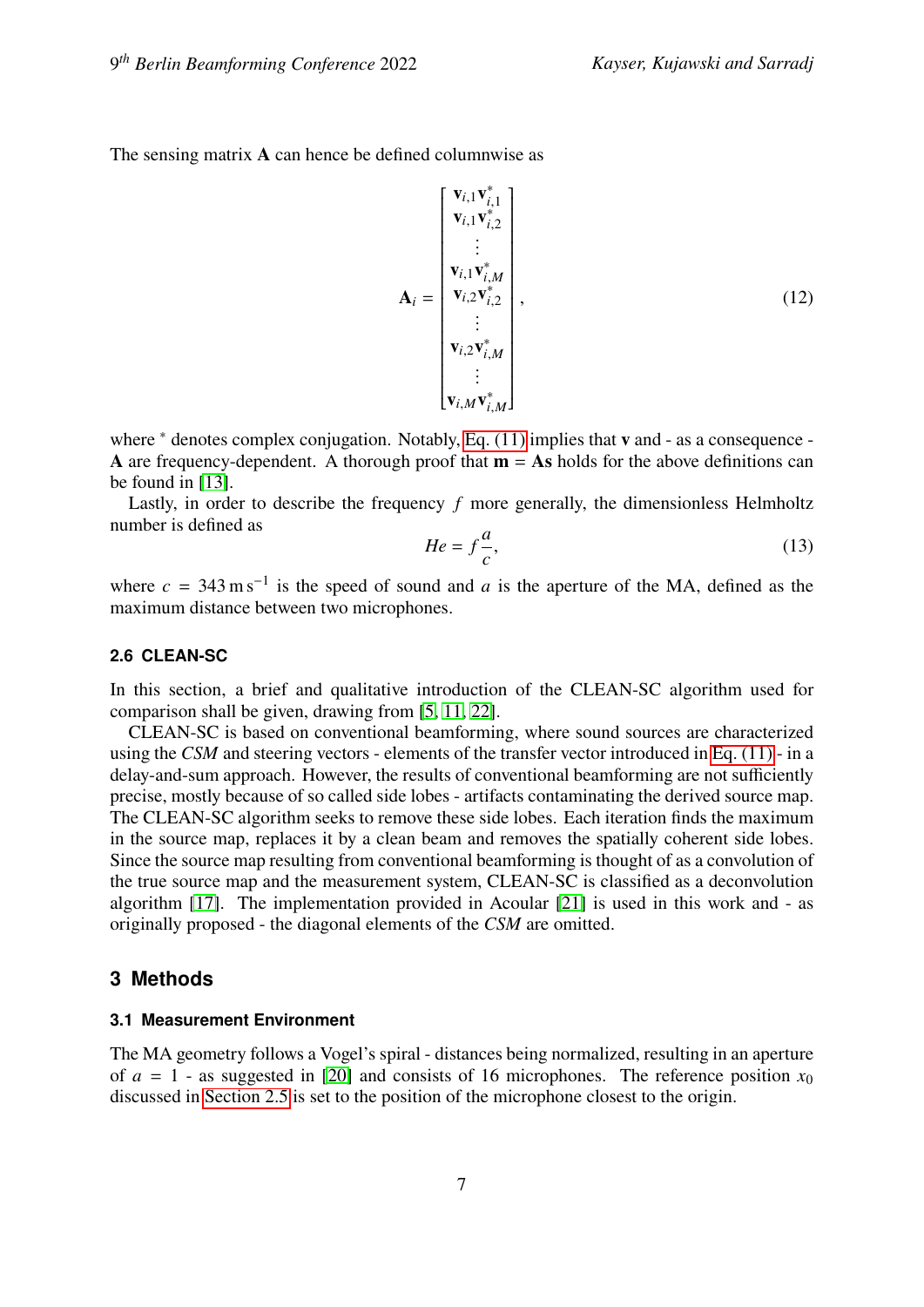A number of potential source locations are considered and make up the discretized signal space, also called grid. It consists of a total of 676 points, arranged parallel to the MA plane along a regular square with a side length of 1 m and a resolution of 0.04 m. It is shifted 0.5 m perpendicular to the MA plane and centered around the same point as the MA, as illustrated in [Fig. 2.](#page-7-0)



<span id="page-7-0"></span>*Figure 2: Microphone Array (blue dots), Grid (black dots) and Origin (red x)*

### <span id="page-7-2"></span>**3.2 Data**

As stated in [Section 2.3,](#page-3-1) the training process requires a data set of *known* signals and the resulting measurements, subsequently referred to as training data. Following the methodology in [\[4,](#page-14-4) [12,](#page-15-3) [23\]](#page-16-0), training data is generated on demand during training. Notably, the data is not designed to model real measurements as accurately as possible. Rather, it is intended to be generated quickly and easily while being reasonably representative of actual use cases. [4](#page-7-1)

First, instances of signal vectors  $s_d$  are generated. Using the random variables  $r_1 \in \mathbb{R}^s \sim \mathcal{U}(0,1)$  drawn from a uniform distribution and  $r_2 \in \mathbb{R}^s \sim \mathcal{R}(1)$  drawn from a Rayleigh distribution in accordance with [\[11\]](#page-15-0), the desired sparsity  $q = 0.01$  as well as the step

<span id="page-7-1"></span><sup>4</sup>See [Section 5](#page-11-0) for details on the limitations of this approach.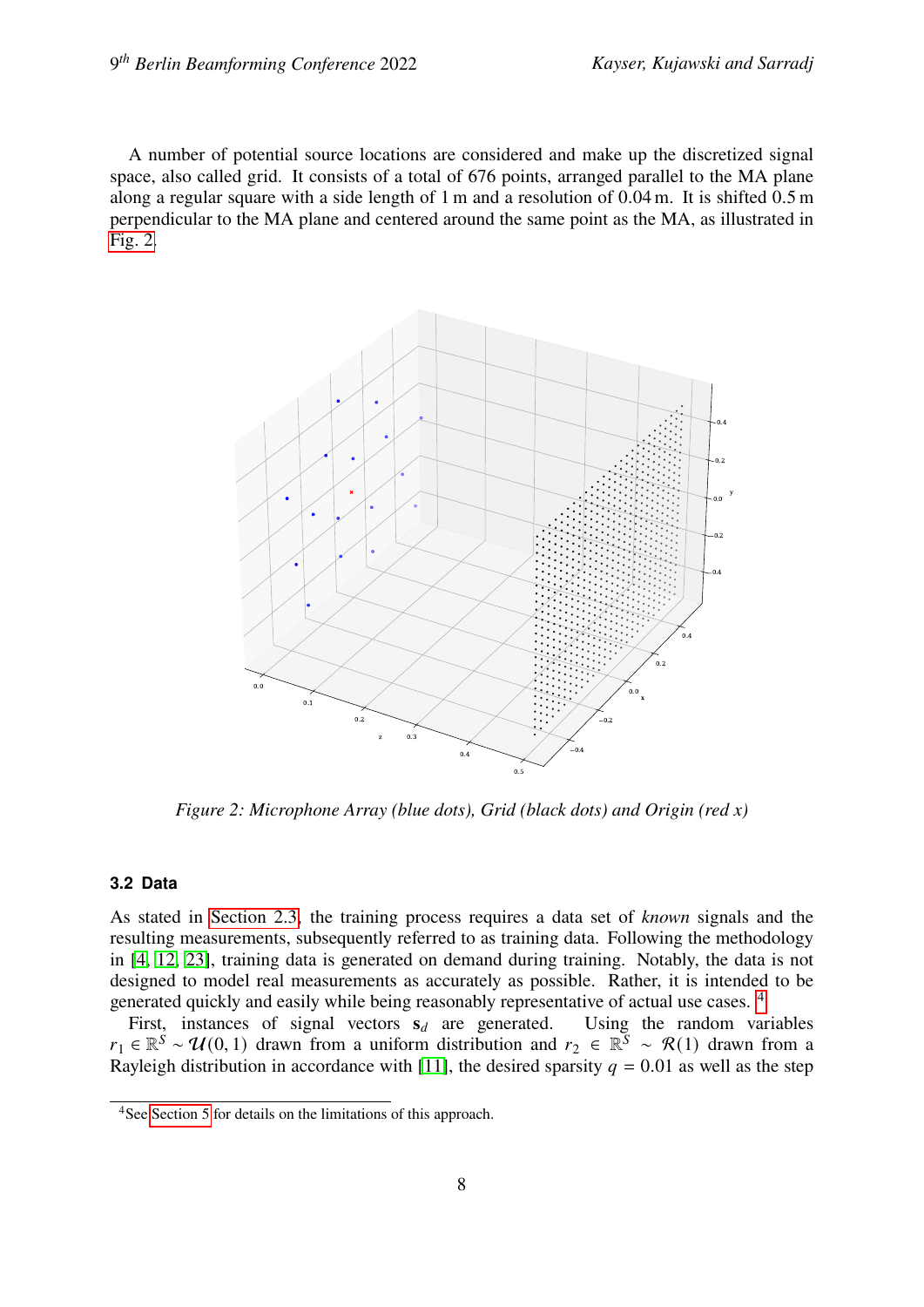function

$$
\mathcal{H}(x,q) = \begin{cases} 1 & \text{if } x < q \\ 0 & \text{if } x \ge q \end{cases},\tag{14}
$$

instances of  $s_d$  can be formalized as

$$
\mathbf{s}_d = \mathcal{H}(r_1, q)|r_2| + 0i,\tag{15}
$$

where  $i$  is the imaginary unit clarifying that source strength is modeled as purely real. The process described above is visualized in [Fig. 3.](#page-8-0)



<span id="page-8-0"></span>*Figure 3: Example Case of Randomly Generated Source Distribution*

Finally,  $s_d$  is multiplied by the sensing matrix **A** at a Helmholtz number of  $He = 16$ , yielding the associated measurement vector  $\mathbf{m}_d = \mathbf{A} \mathbf{s}_d$ . Note that the noise vector introduced in [Section 2.1](#page-2-3) is assumed to be  $\mathbf{n} = 0$ .

#### **3.3 Training**

As stated in [Section 2.3,](#page-3-1) TISTA is supposed to be trained, that is the parameters  $\beta$  and  $\lambda$  need to be optimized such that the loss becomes minimal. Therefore they are initialized with  $\beta_t = 1$ and  $\lambda_t = 0$  for  $0 \le t \le T$ , while the number of layers is set to  $T = 30$ .

The Adam optimizer presented in [\[14\]](#page-15-6) is used for training, with a learning rate  $\rho = 8 \cdot 10^{-4}$ , a batch size  $D = 200$  and a total of 200 batches per epoch. After each epoch, the loss is calculated for one batch of *separate* but identically generated data, also called evaluation data. Once this evaluation loss does not improve for 10 consecutive epochs - a value referred to as patience training is concluded, assuring that it does not run indefinitely on an otherwise theoretically infinite data set. After each epoch the intermediate loss for both the training data and the evaluation data are documented.

Aforementioned hyperparameters are summarized in [Table 1.](#page-9-2)

#### <span id="page-8-1"></span>**3.4 Computation Time Measurement**

TISTA as well as CLEAN-SC are run on an *Intel*  $\circledcirc$  *Core*  $\circledcirc$  *<sup>m</sup> i7-8665U* CPU using a single thread. Wall-clock-time is measured for  $10^5$  randomly generated cases, with  $He = 16$ . Note that computation time is measured for the successfully trained model *after* training.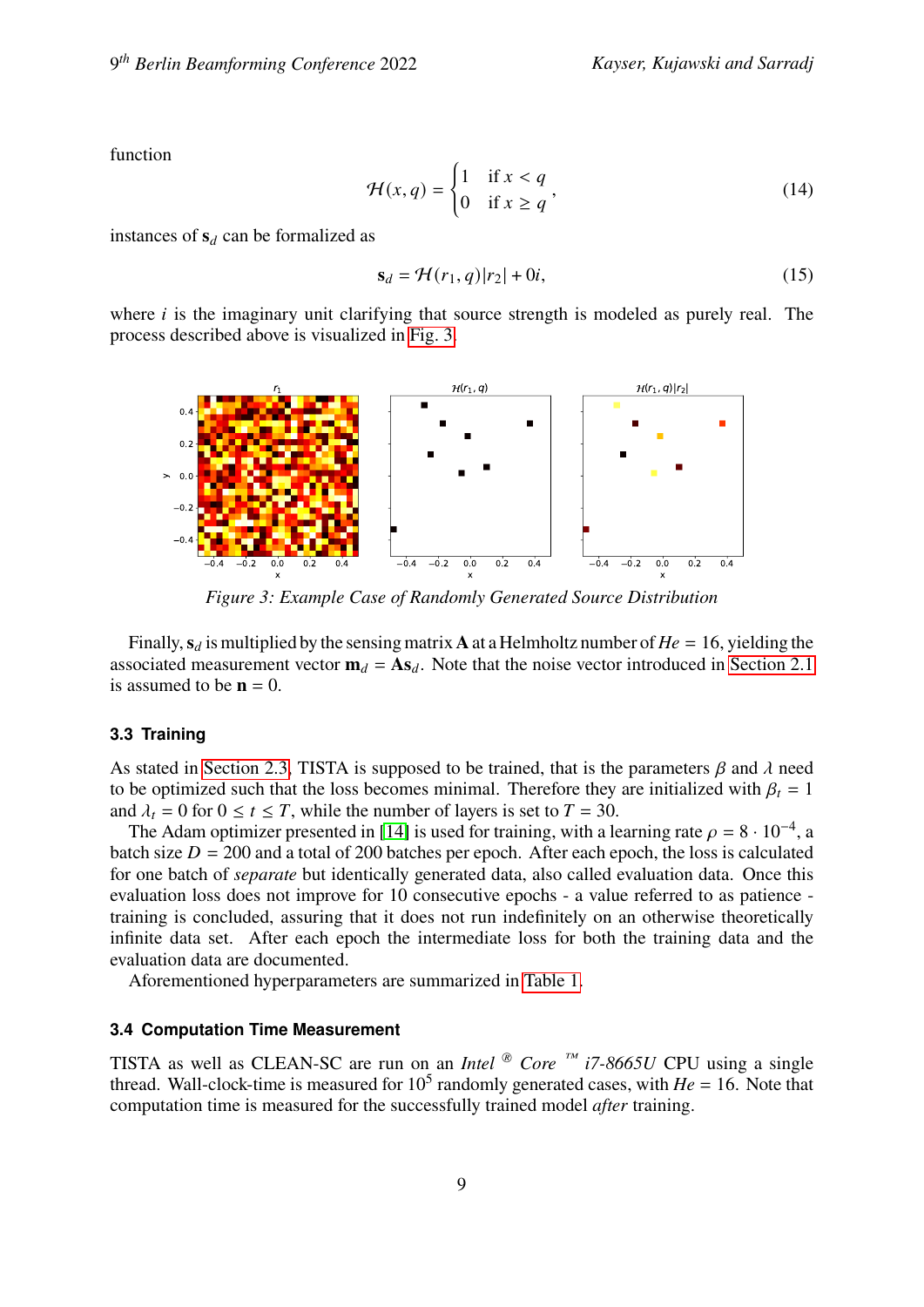| Hyperparameter                     | Symbol    | Value             |
|------------------------------------|-----------|-------------------|
| Number of Layers                   | T         | 30                |
| <b>Initial Step Size</b>           | β         |                   |
| <b>Initial Shrinkage Parameter</b> | $\lambda$ |                   |
| <b>Learning Rate</b>               | $\rho$    | $8 \cdot 10^{-4}$ |
| <b>Batch Size</b>                  | D         | 200               |
| Batches per Epoch                  |           | 200               |
| Patience                           |           | 10 Epochs         |

<span id="page-9-2"></span>*Table 1: Training Hyperparameters*

#### <span id="page-9-1"></span>**3.5 Complex Number Representation**

As the implementation of the Adam optimizer does not allow the processing of complex numbers, the data used here needs to be represented using real numbers only. This is achieved by stacking vectors and matrices, as follows: For a complex vector **v**, real and imaginary parts are written sequentially, which can be formally expressed as

$$
\mathbf{v} = \begin{bmatrix} \text{Re}(\mathbf{v}) \\ \text{Im}(\mathbf{v}) \end{bmatrix},\tag{16}
$$

and requires a similar approach for complex matrices, such that matrix-vector multiplication yields results analogous to the original representation. For a complex matrix **V**, this is achieved with

$$
\mathbf{V} = \begin{bmatrix} \text{Re}(\mathbf{V}) & -\text{Im}(\mathbf{V}) \\ \text{Im}(\mathbf{V}) & \text{Re}(\mathbf{V}) \end{bmatrix},
$$
(17)

an approach based on [\[13\]](#page-15-8). All quantities introduced as complex in this work are represented this way at all stages of computation.

# <span id="page-9-0"></span>**4 Results**

#### **4.1 Source Maps**

A selection of source maps is shown in [Figs. 4](#page-10-0) to [6,](#page-10-1) including the true source distribution along with predictions for both TISTA and CLEAN-SC. Three cases are shown with four, nine and 20 sources respectively, all of them at  $He = 16$ . Notably, with many sources present in the sound field, CLEAN-SC tends to overlook some of them, whereas TISTA can correctly locate all of them.

# **4.2 Computation Time**

Computation times are presented as histograms in [Fig. 7](#page-11-1) and statistical values in [Table 2](#page-11-2) for 10<sup>5</sup> cases with  $He = 16$ . TISTA outperforms CLEAN-SC by roughly a factor of five on average, while also having a smaller standard deviation.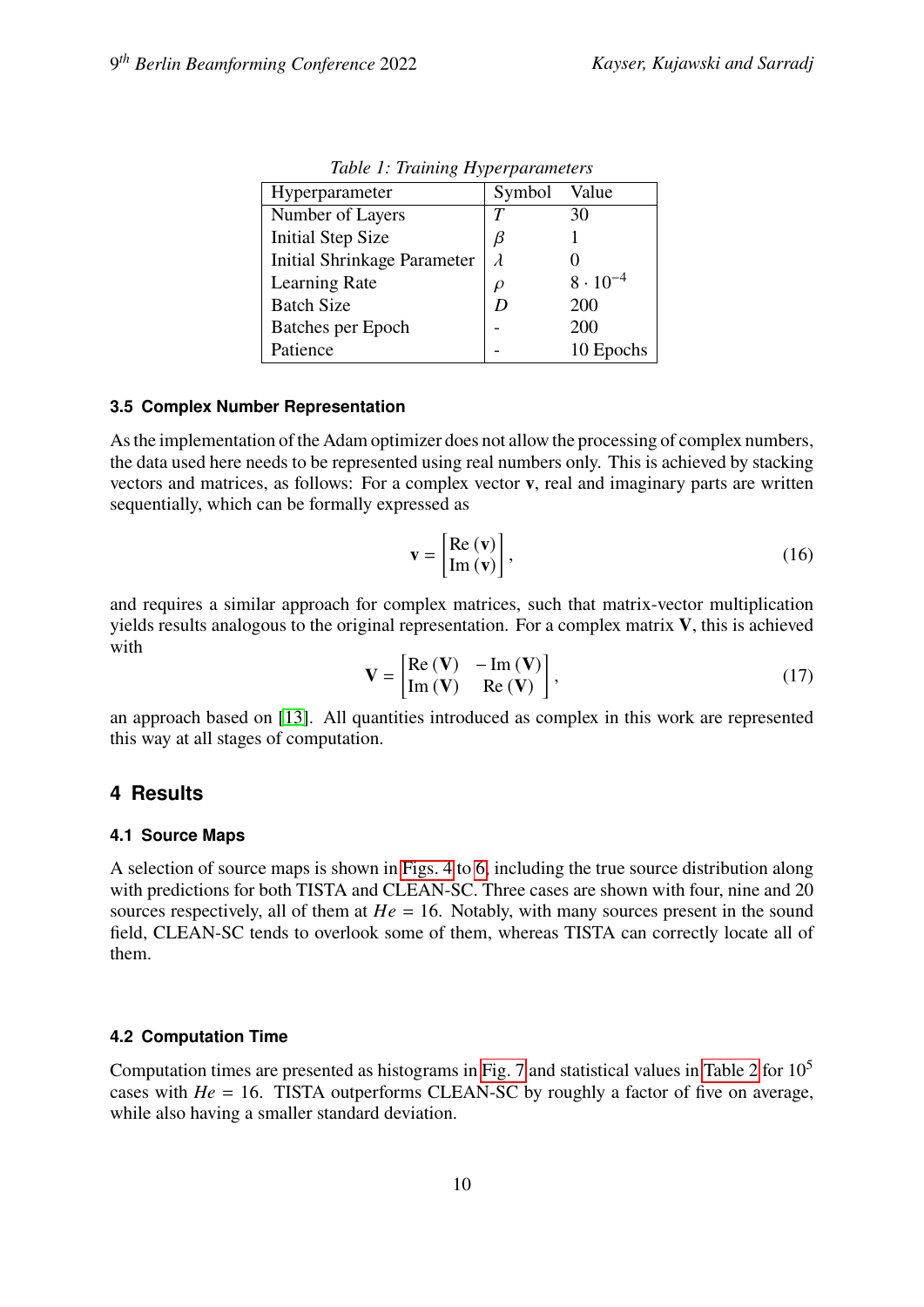

<span id="page-10-0"></span>*Figure 4: True Source Distribution With Four Sources Along With Predictions of TISTA and CLEAN-SC at Helmholtz number 16*



*Figure 5: True Source Distribution With Nine Sources Along With Predictions of TISTA and CLEAN-SC at Helmholtz number 16*



<span id="page-10-1"></span>*Figure 6: True Source Distribution With 21 Sources Along Predictions of TISTA and CLEAN-SC at Helmholtz number 16*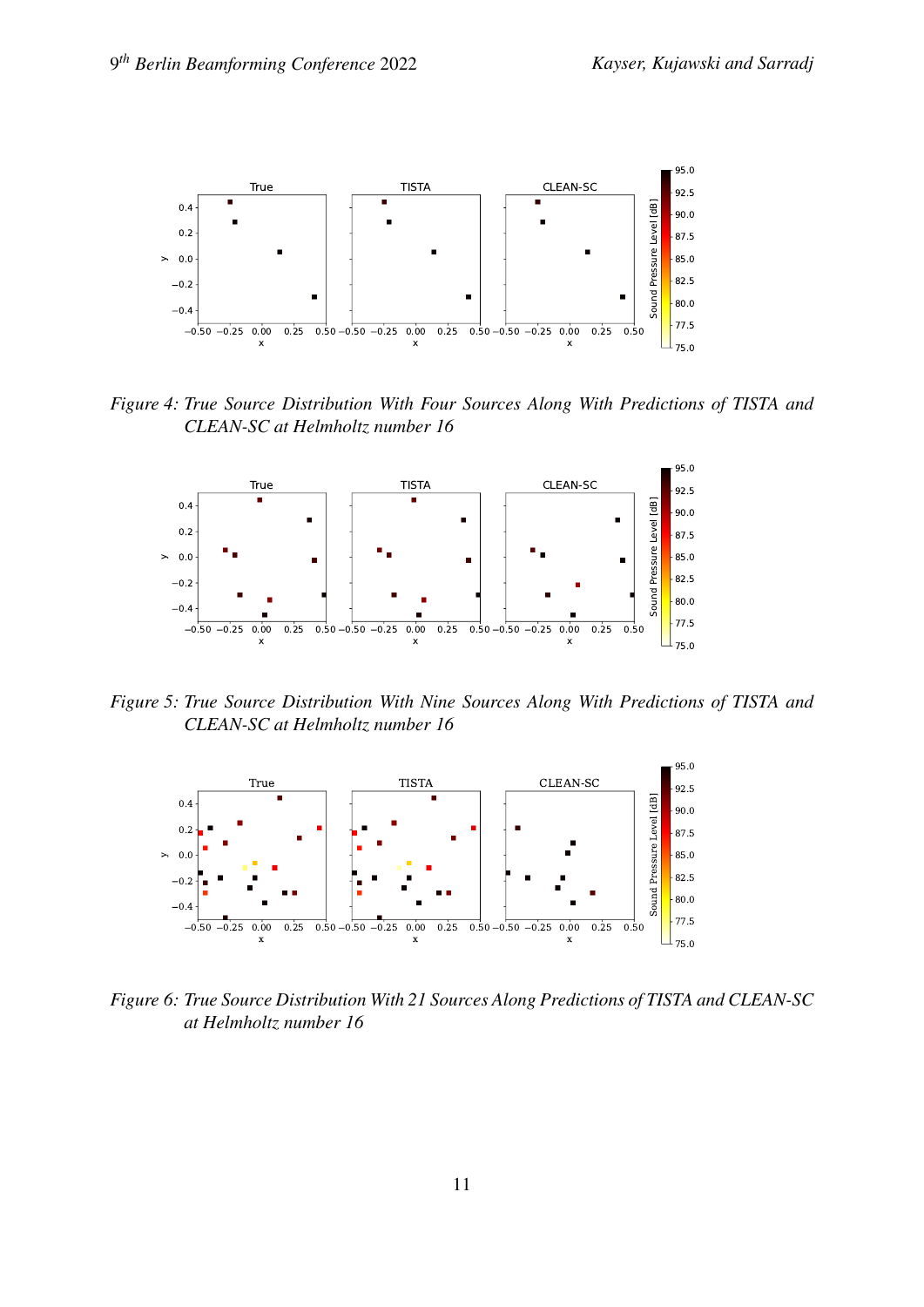

<span id="page-11-1"></span>*Figure 7: Computation Time Histograms for TISTA and CLEAN-SC (logarithmic y-Axis,* 10<sup>5</sup> *Cases, 200 Bins)*

<span id="page-11-2"></span>*Table 2: Computation Time Statistics for TISTA and CLEAN-SC* (10<sup>5</sup> *Cases, He* = 16)

|                        |              | TISTA [s] CLEAN-SC [s] |
|------------------------|--------------|------------------------|
| Min                    | $\mid 0.004$ | 0.024                  |
| Mean                   | 0.006        | 0.034                  |
| Std. Deviation   0.001 |              | 0.007                  |

# **4.3 Training History**

In [Fig. 8,](#page-12-0) the training history, that is, how the loss changes over the course of the training process is presented for both the training data and the evaluation data. The training process shows typical convergent behavior as discussed in [\[14\]](#page-15-6) and the errors for the evaluation data mostly coincide with the errors for the training data. Using the hardware introduced in [Section 3.4,](#page-8-1) the time required for training is in the order of several hours.

# <span id="page-11-0"></span>**5 Discussion**

# **5.1 Cross Spectral Matrix and Noise**

Following the paradigm of quick and easy data production discussed in [Section 3.2,](#page-7-2) noise is not considered in the model employed here.

Real measurements on the other hand, come with perturbations that can be assumed to notably impact the *CSM* in various ways. For instance, [\[6\]](#page-14-9) states that flow-induced noise -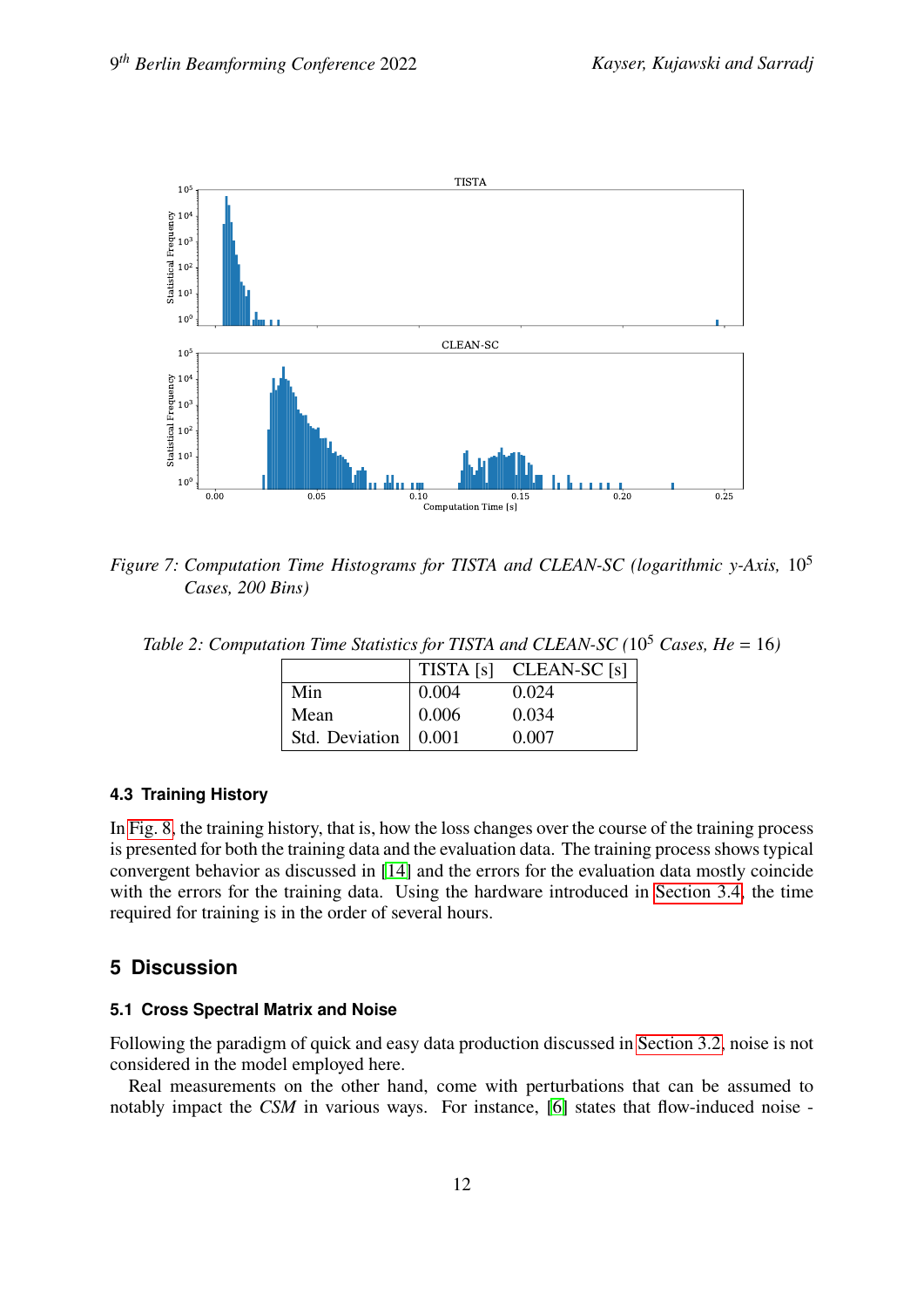

<span id="page-12-0"></span>*Figure 8: Training history*

or more generally, perturbations that are uncorrelated over the microphones - can be assumed to primarily affect diagonal elements of the *CSM*. Furthermore, as discussed in [Section 2.4,](#page-4-2) the *CSM* is assumed to perfectly represent the expected value of a stochastic process, which is generally not the case for real measurements averaged over a limited time frame.

Sound sources may also - in most use cases - not be located at the exact position of a grid point. Instead, they are more probably located *between* grid points. Acoustic, electric and digital noise are also not represented in the generated data and since free-field conditions are assumed, inaccuracies resulting from reverberation are not considered either.

In short it cannot be reliably concluded that TISTA will yield similar results in actual use cases, since measurement noise may result in various artifacts in the source maps, or in greater output errors than would be expected from the results shown here. However, in [\[12,](#page-15-3) [23\]](#page-16-0), the robustness of TISTA is tested and it is shown that it can perform reasonably well even with noisy data, as long as the *condition number* of **A** is not too high.

#### **5.2 Computation Time**

On average TISTA is faster than CLEAN-SC by roughly a factor of five - a significant result as CLEAN-SC is already considered a comparably fast method [\[11,](#page-15-0) [17\]](#page-15-9). Notably, numbers of layers smaller than  $T = 30$  may suffice for TISTA to converge, in which case the computational load would be even lower, so TISTA appears to be an exceptionally fast technique.

However, the methods used to assess the computation time come with a number of uncertainties. Since Python is a high-level programming language and different modules where used for TISTA and CLEAN-SC, it is not clear to what extent the implementation might be responsible for the difference in computation time. Furthermore, computational cost generally depends on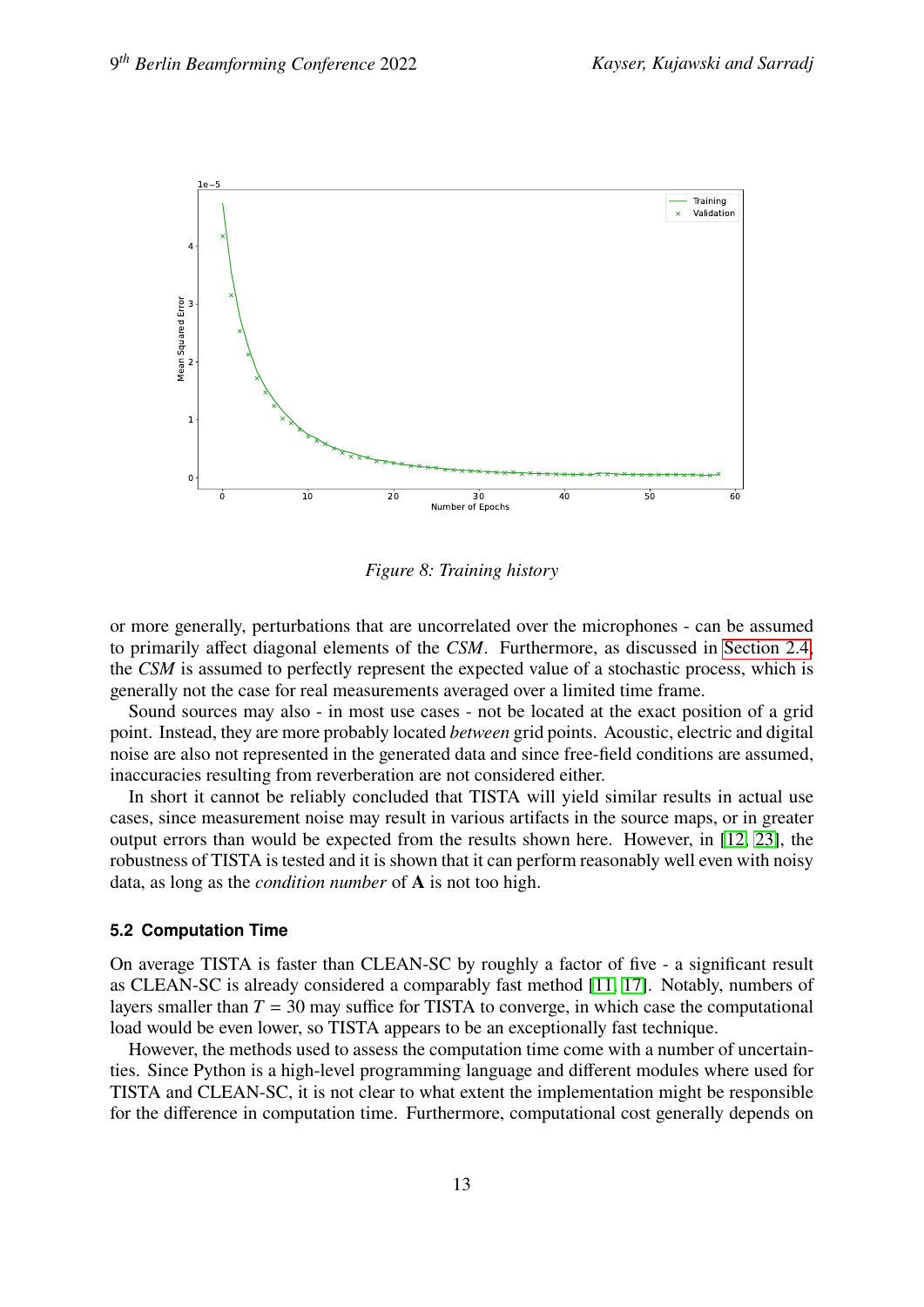different variables for different algorithms. Namely, the number of sources can be assumed to significantly impact computation time of CLEAN-SC, since it is iterated once for every source it finds. Consequently, the more sources are present in the sound field, the longer CLEAN-SC is kept running, which immediately affects computation time. TISTA on the other hand has a set number of operations, so it can be expected that computation time is not affected by the number of sources. Since the data set contains samples with variable numbers of sources, computation times vary more notably for CLEAN-SC, which is reflected in the higher standard deviation displayed in [Table 2](#page-11-2) and the visibly broader histogram in [Fig. 7.](#page-11-1) Consequently the difference in computation time may be less evident for data sets with smaller numbers of sources. Moreover, the resolution and resulting number of focus points as well as the number of microphones may affect computation times to different degrees.

A theoretical assessment of computational complexity - as given in [\[4,](#page-14-4) [12,](#page-15-3) [23\]](#page-16-0) - may be more insightful than the experimental measurement of computation time that was done here, but is not provided in the literature for CLEAN-SC [\[22\]](#page-16-1).

# **5.3 Training History**

Errors for the evaluation data mostly coincide with the errors for the training data, which is not surprising, since for a continually generated data set, overfitting - as discussed in [\[4\]](#page-14-4) - is not to be expected, as each sample is used only once. While this can generally be considered a good indicator, the number of training samples used is in the order of  $10<sup>6</sup>$ , a scale not easily attained in real measurements and it is not yet clear how the training process evolves for data sets of limited size. However - as stated in [\[12,](#page-15-3) [23\]](#page-16-0) - the training process of TISTA is generally very robust due to the remarkably small number of trainable parameters and consequently it can be assumed that training shows convergent behavior for smaller numbers of training samples than were used here.

# **5.4 Resolution and Sparsity**

As stated in [Section 2.1,](#page-2-3) a key assumption is that the signal vector **s** is sparse and consequently TISTA performs better the more elements of **s** are zero [\[12,](#page-15-3) [23\]](#page-16-0). For any given number of sources, higher resolutions will result in lower relative numbers of non-zero elements in **s** and consequently TISTA can be expected to perform increasingly well, the higher the resolution of the underlying grid.

Naturally, higher resolutions also result in longer computation times. However, as discussed earlier, TISTA is a remarkably fast algorithm, so increasing the grid size can be considered a worthwhile trade off.

# **6 Conclusion**

TISTA is an outstandingly fast technique, yielding accurate results with a particular strength in detecting large numbers of sources. Downsides include its dependency on training data and a time consuming training process. However, the methods employed in this work do not necessarily represent actual use cases and further research is required to assess the fitness of TISTA.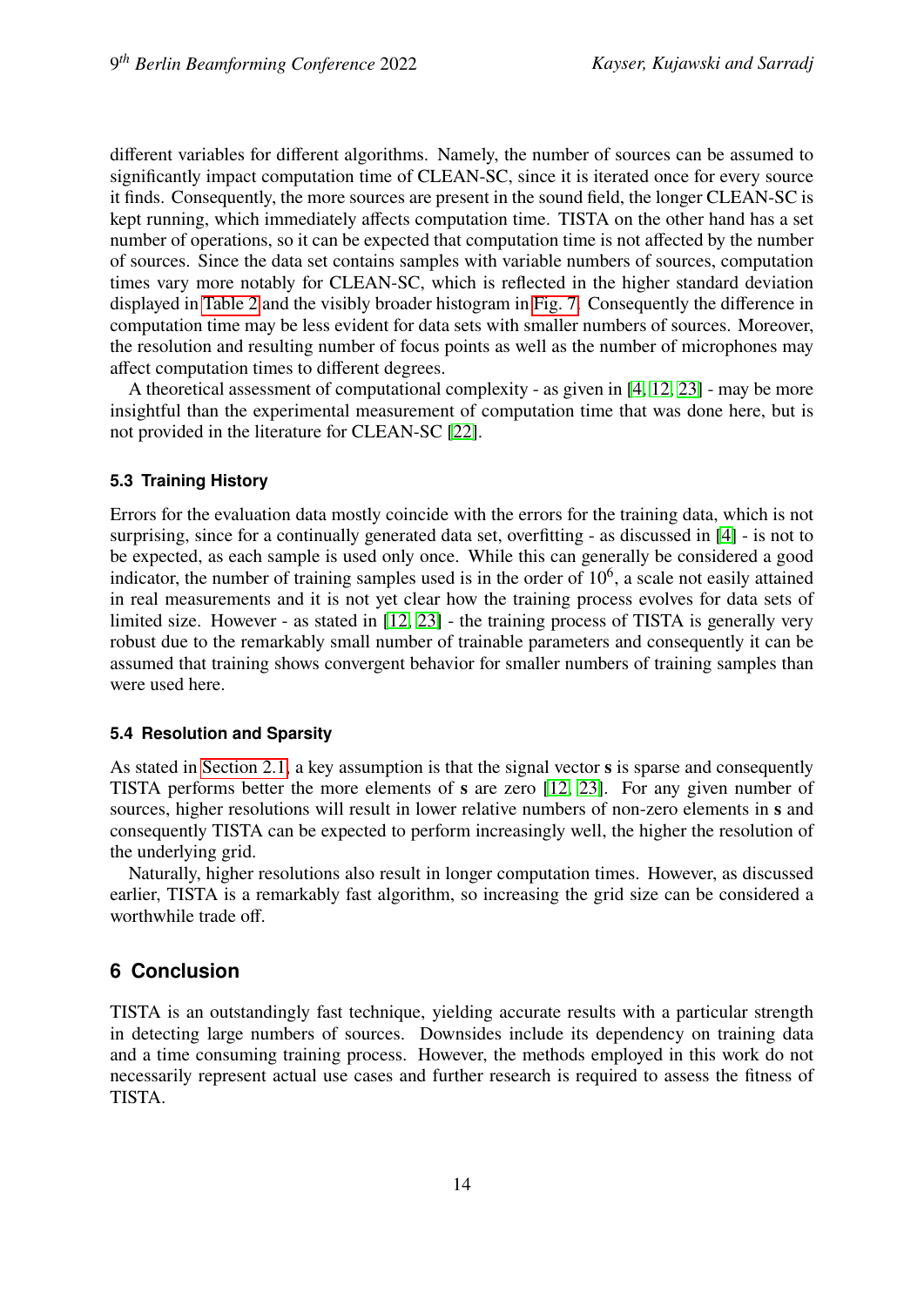# **References**

- <span id="page-14-7"></span>[1] M. Abadi, A. Agarwal, P. Barham, E. Brevdo, Z. Chen, C. Citro, G. S. Corrado, A. Davis, J. Dean, M. Devin, S. Ghemawat, I. Goodfellow, A. Harp, G. Irving, M. Isard, Y. Jia, R. Jozefowicz, L. Kaiser, M. Kudlur, J. Levenberg, D. Mané, R. Monga, S. Moore, D. Murray, C. Olah, M. Schuster, J. Shlens, B. Steiner, I. Sutskever, K. Talwar, P. Tucker, V. Vanhoucke, V. Vasudevan, F. Viégas, O. Vinyals, P. Warden, M. Wattenberg, M. Wicke, Y. Yu, and X. Zheng. "TensorFlow: Large-scale machine learning on heterogeneous systems.", 2015. URL <https://www.tensorflow.org/>, software available from tensorflow.org.
- <span id="page-14-8"></span>[2] J. Adler and O. Öktem. "Solving ill-posed inverse problems using iterative deep neural networks." *Inverse Problems*, 33(12), 2017. ISSN 13616420. doi:10.1088/1361-6420/ aa9581.
- <span id="page-14-3"></span>[3] A. Beck and M. Teboulle. "A fast iterative shrinkage-thresholding algorithm for linear inverse problems." *SIAM Journal on Imaging Sciences*, 2(1), 183–202, 2009. ISSN 19364954. doi:10.1137/080716542.
- <span id="page-14-4"></span>[4] M. Borgerding, P. Schniter, and S. Rangan. "AMP-Inspired Deep Networks for Sparse Linear Inverse Problems." *IEEE Transactions on Signal Processing*, 65(16), 4293–4308, 2017. ISSN 1053587X. doi:10.1109/TSP.2017.2708040.
- <span id="page-14-1"></span>[5] T. F. Brooks and W. M. Humphreys. "A deconvolution approach for the mapping of acoustic sources (DAMAS) determined from phased microphone arrays." *Journal of Sound and Vibration*, 294(4), 856–879, 2006. ISSN 10958568. doi:10.1016/j.jsv.2005.12.046.
- <span id="page-14-9"></span>[6] A. Dinsenmeyer, J. Antoni, Q. Leclère, and A. Pereira. "A probabilistic approach for cross-spectral matrix denoising: Benchmarking with some recent methods." *The Journal of the Acoustical Society of America*, 147(5), 3108–3123, 2020. ISSN 0001-4966. doi: 10.1121/10.0001098.
- <span id="page-14-2"></span>[7] D. L. Donoho. "Compressed sensing." *IEEE Transactions on Information Theory*, 52(4), 1289–1306, 2006. ISSN 00189448. doi:10.1109/TIT.2006.871582.
- <span id="page-14-0"></span>[8] W. H. O. R. O. for Europe. *Burden of disease from environmental noise: quantification of healthy life years lost in Europe*. World Health Organization. Regional Office for Europe, 2011.
- <span id="page-14-5"></span>[9] K. Gregor and Y. LeCun. "Learning fast approximations of sparse coding." In *ICML 2010 - Proceedings, 27th International Conference on Machine Learning*, pages 399–406. 2010.
- <span id="page-14-6"></span>[10] C. R. Harris, K. J. Millman, S. J. van der Walt, R. Gommers, P. Virtanen, D. Cournapeau, E. Wieser, J. Taylor, S. Berg, N. J. Smith, R. Kern, M. Picus, S. Hoyer, M. H. van Kerkwijk, M. Brett, A. Haldane, J. F. del Río, M. Wiebe, P. Peterson, P. Gérard-Marchant, K. Sheppard, T. Reddy, W. Weckesser, H. Abbasi, C. Gohlke, and T. E. Oliphant. "Array programming with NumPy." *Nature*, 585(7825), 357–362, 2020. doi:10.1038/s41586-020-2649-2. URL <https://doi.org/10.1038/s41586-020-2649-2>.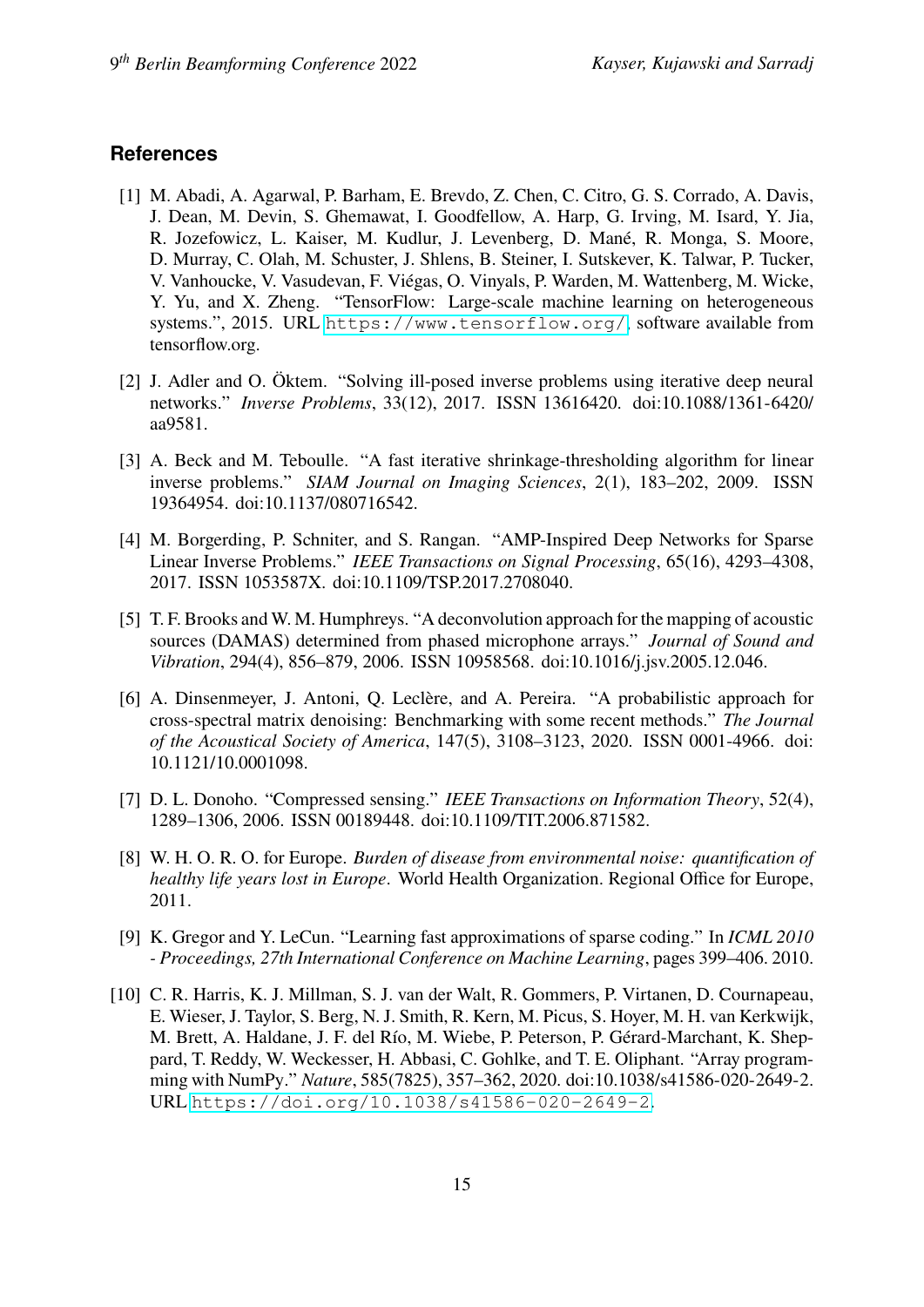- <span id="page-15-0"></span>[11] G. Herold and E. Sarradj. "Performance analysis of microphone array methods." *Journal of Sound and Vibration*, 401, 152–168, 2017. ISSN 10958568. doi:10.1016/j.jsv.2017.04.030.
- <span id="page-15-3"></span>[12] D. Ito, S. Takabe, and T. Wadayama. "Trainable ISTA for Sparse Signal Recovery." *IEEE Transactions on Signal Processing*, 67(12), 3113–3125, 2019. ISSN 19410476. doi: 10.1109/TSP.2019.2912879. URL [http://arxiv.org/abs/1801.01978http:](http://arxiv.org/abs/1801.01978 http://dx.doi.org/10.1109/TSP.2019.2912879) [//dx.doi.org/10.1109/TSP.2019.2912879](http://arxiv.org/abs/1801.01978 http://dx.doi.org/10.1109/TSP.2019.2912879).
- <span id="page-15-8"></span>[13] A. Jahnke. *Untersuchung ausgewählter Compressed-Sensing-Ansätze zur Anwendung für inverse Mikrofonarrayverfahren*. Master's thesis, TU Berlin, 2018.
- <span id="page-15-6"></span>[14] D. P. Kingma and J. L. Ba. "Adam: A method for stochastic optimization." In *3rd International Conference on Learning Representations, ICLR 2015 - Conference Track Proceedings*. 2015. URL <http://arxiv.org/abs/1412.6980>.
- <span id="page-15-2"></span>[15] A. Kujawski, G. Herold, and E. Sarradj. "A deep learning method for grid-free localization and quantification of sound sources." *The Journal of the Acoustical Society of America*, 146(3), EL225–EL231, 2019. ISSN 0001-4966. doi:10.1121/1.5126020.
- <span id="page-15-4"></span>[16] O. A. Lylloff, E. Fernandez-Grande, F. T. Agerkvist, J. Hald, E. T. Roig, and M. S. Andersen. "Improving the efficiency of deconvolution algorithms for sound source localization." *The Journal of the Acoustical Society of America*, 138 1, 172–80, 2015.
- <span id="page-15-9"></span>[17] R. Merino-Martínez, P. Sijtsma, M. Snellen, T. Ahlefeldt, J. Antoni, C. J. Bahr, D. Blacodon, D. Ernst, A. Finez, S. Funke, T. F. Geyer, S. Haxter, G. Herold, X. Huang, W. M. Humphreys, Q. Leclère, A. Malgoezar, U. Michel, T. Padois, A. Pereira, C. Picard, E. Sarradj, H. Siller, D. G. Simons, and C. Spehr. "A review of acoustic imaging methods using phased microphone arrays: Part of the "Aircraft Noise Generation and Assessment" Special Issue." *CEAS Aeronautical Journal*, 10(1), 197–230, 2019. ISSN 18695590. doi:10.1007/s13272-019-00383-4.
- <span id="page-15-7"></span>[18] S. Ruder. "An overview of gradient descent optimization algorithms." *arXiv*, pages 1–14, 2016. URL <http://arxiv.org/abs/1609.04747>.
- <span id="page-15-1"></span>[19] E. Sarradj. "Three-dimensional acoustic source mapping with different beamforming steering vector formulations." *Advances in Acoustics and Vibration*, 2012. ISSN 16876261. doi:10.1155/2012/292695.
- <span id="page-15-10"></span>[20] E. Sarradj. "A Generic Approach To Synthesize Optimal Array Microphone Arrangements." *Proceedings of the 6th Berlin Beamforming Conference*, pages 1– 12, 2016. URL [http://www.bebec.eu/Downloads/BeBeC2016/Papers/](http://www.bebec.eu/Downloads/BeBeC2016/Papers/BeBeC-2016-S4.pdf) [BeBeC-2016-S4.pdf](http://www.bebec.eu/Downloads/BeBeC2016/Papers/BeBeC-2016-S4.pdf).
- <span id="page-15-5"></span>[21] E. Sarradj and G. Herold. "A python framework for microphone array data processing." *Applied Acoustics*, 116, 50–58, 2017. ISSN 0003-682X. doi:https://doi.org/10.1016/ j.apacoust.2016.09.015. URL [https://www.sciencedirect.com/science/](https://www.sciencedirect.com/science/article/pii/S0003682X16302808) [article/pii/S0003682X16302808](https://www.sciencedirect.com/science/article/pii/S0003682X16302808).